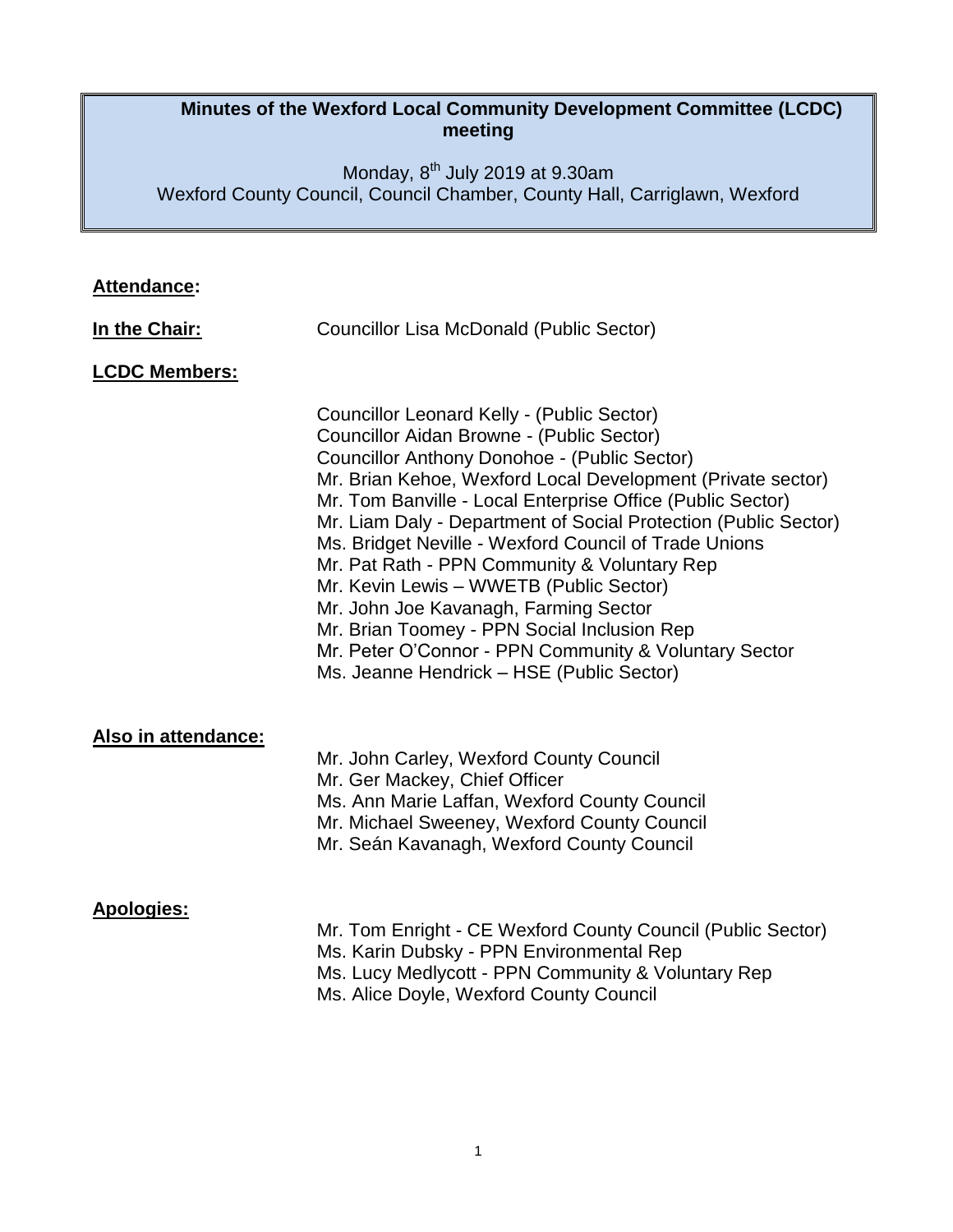#### **1. Election of LCDC Chairperson:**

Mr. Mackey opened the meeting and sought nominations for the position of LCDC Chairperson.

Cllr. McDonald was proposed by Cllr. Browne and seconded by Cllr. Kelly. Mr. Toomey was proposed by Ms. Neville and seconded by Mr. O'Connor. Mr. Banville was selected to oversee the election process and this was unanimously agreed – proposed by Ms. Neville and seconded by Cllr. Donohoe.

A ballot was taken with Cllr. McDonald receiving 10 votes and Mr. Toomey receiving 4 votes with 1 abstention. Mr. Mackey deemed Cllr. McDonald elected as Chairperson of the LCDC.

The Chairperson took the Chair and then addressed the LCDC, saying that it was a great honour and privilege to be elected Chairperson of the LCDC and thanked her proposer and seconder.

#### **2. Election of LCDC Vice-Chairperson:**

The Chairperson sought nominations for the position of Vice-Chairperson.

Cllr. Kelly was proposed by Cllr. McDonald and seconded by Cllr. Browne. As no other candidates were proposed the Chairperson deemed Cllr. Kelly elected as Vice-Chairperson of the LCDC.

Mr. Mackey requested an adjournment of the LCDC meeting to facilitate the holding of the LAG meeting as quorums were required for decisions to be made by the LAG. This was unanimously agreed. The meeting was suspended temporarily to hold the LAG meeting.

**Proposed:** Mr. Liam Daly **Seconded:** Mr. Tom Banville

The LCDC meeting resumed at 11:45am. Mr. Kavanagh left the meeting at this point.

#### **3. Adoption of Minutes:**

The minutes of the Local Community Development Committee (LCDC) meeting of 29th April 2019, were adopted.

**Proposed:** Mr. Peter O'Connor **Seconded:** Mr. Liam Daly

## **4. Matters Arising**

None

## **5. Correspondence**

Mr. Mackey noted the following items of correspondence: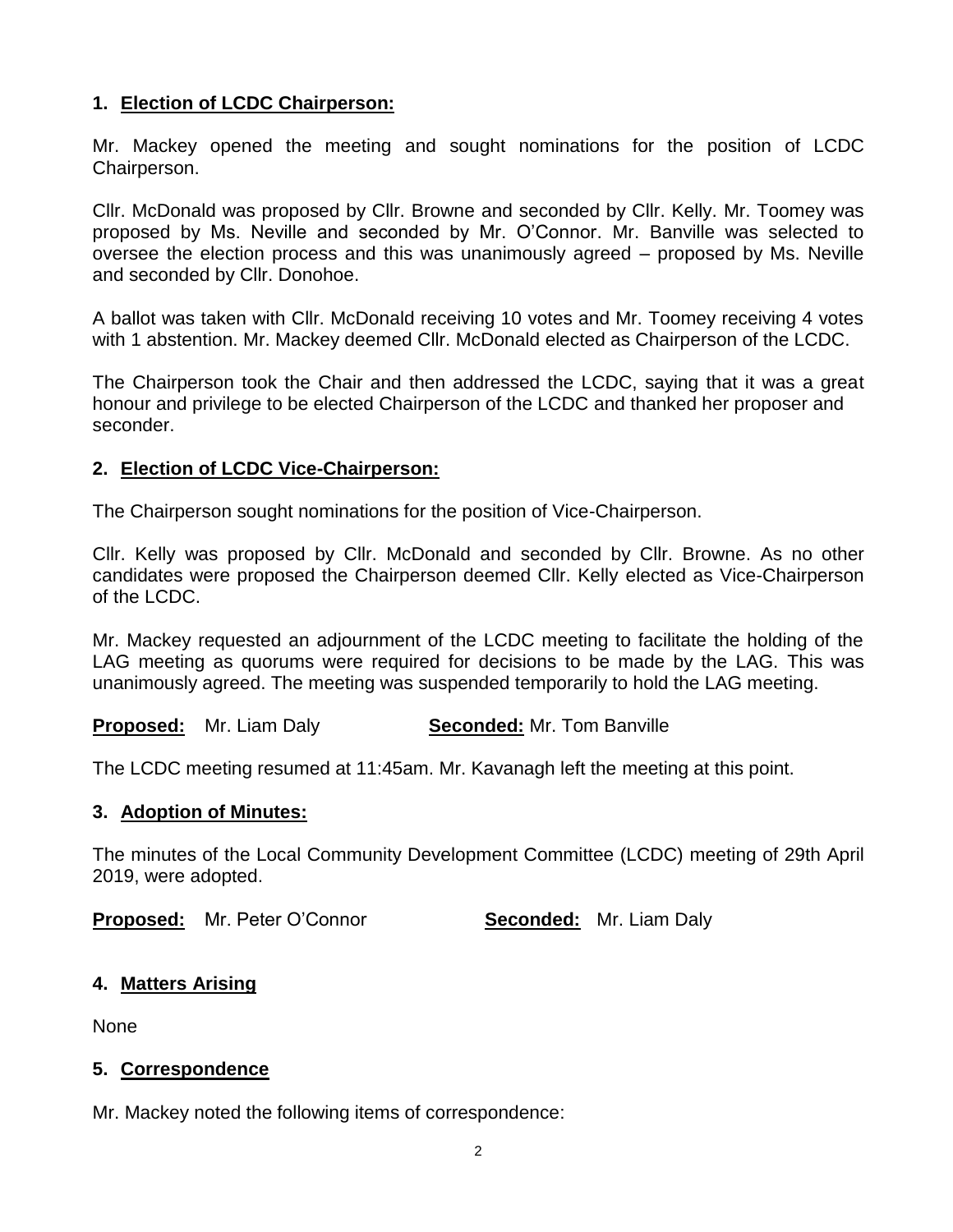- Wexford PPN Let's Talk About Disability Event report
- Letter dated  $17<sup>th</sup>$  June 2019 from the Department of Children and Youth Affairs

## **6. Consideration of LCDC Annual Report**

Mr. Mackey distributed the '2018 LCDC Annual Report' to the members and gave a comprehensive overview of the distributed document. It was unanimously agreed, by a show of hands, to accept the report as presented.

**Proposed:** Mr. Tom Banville **Seconded:** Mr. Brian Toomey

## 7. **SICAP**

Mr. Kehoe presented a report on the SICAP Programme (2018-2022) Mid Term Performance review for 2019 and left the room following this due to a conflict of interest. Mr. Mackey advised the members that the SICAP sub-committee were recommending approval of the review. It was unanimously agreed to approve the 2019 SICAP Mid-Term Review.

**Proposed:** Cllr. Leonard Kelly **Seconded:** Mr. Brian Toomey

Mr. Mackey advised members that at the SICAP operational meeting that a request had been received from WLD that the LCDC SICAP Evaluation Sub-Committee minutes would be made available to them. Mr. Mackey advised members that the standing orders do not allow for minutes to be shared.

## **8. Community Enhancement Programme 2019**

Mr. Mackey noted that Wexford LCDC has been allocated €150,000 under the Community Enhancement Programme (CEP) 2019 and he presented a report outlining recommendations to the Committee in relation to this scheme:

## **Measure 1 – Small Schemes:**

Enniscorthy District CEP 2019 No conflict of interests. It was unanimously agreed, by a show of hands, to accept Mr. Mackey's recommendation. **Proposed:** Cllr. Aidan Browne **Seconded:** Mr. Peter O'Connor

Gorey District CEP 2019 excluding Kilanerin Tidy Towns application Mr. O'Connor has a conflict of interest on the Kilanerin Tidy Towns application. It was unanimously agreed, by a show of hands, to accept Mr. Mackey's recommendation. **Proposed:** Cllr. Anthony Donohoe **Seconded:** Mr. Peter O'Connor

Kilanerin Tidy Towns application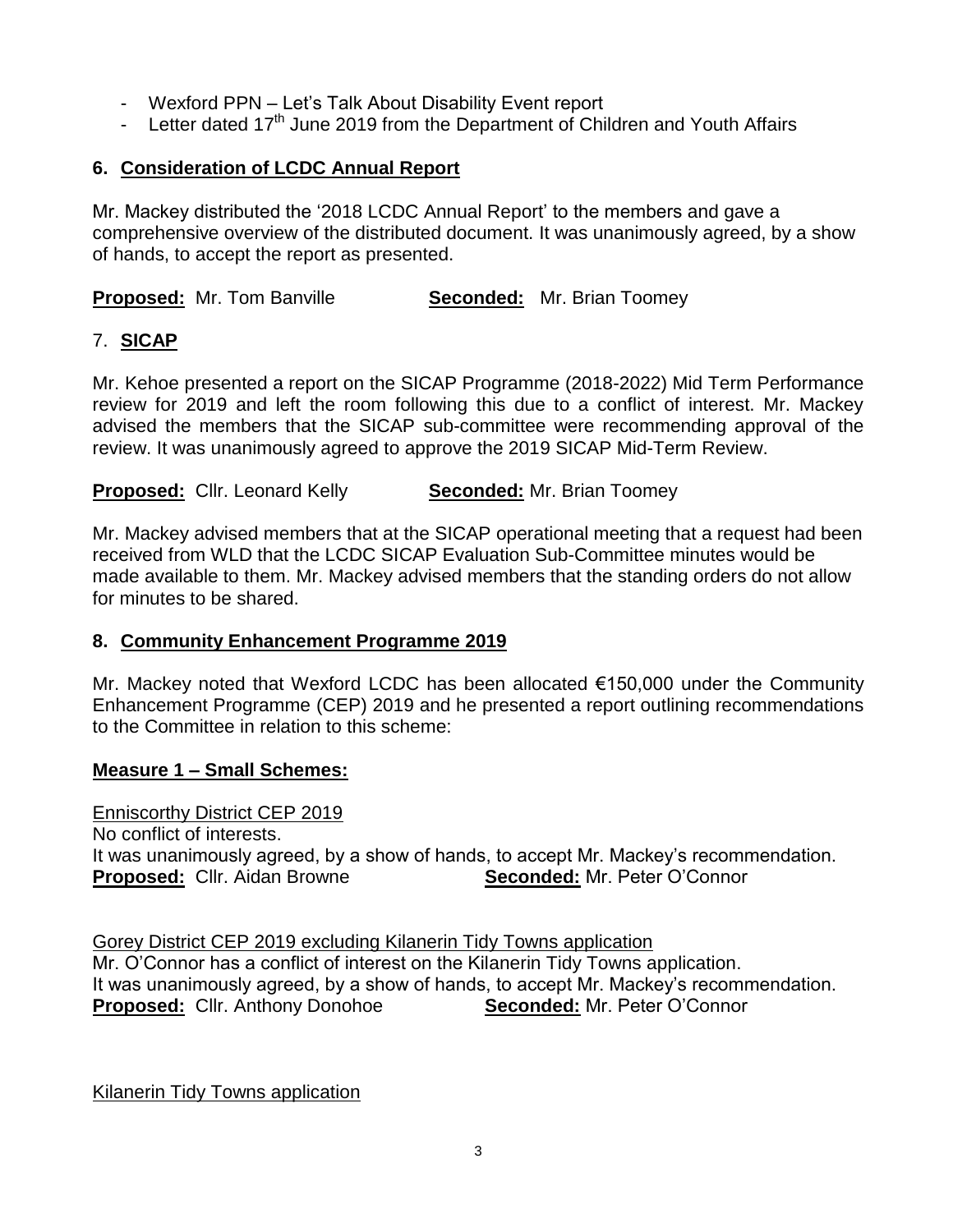Mr. O'Connor has a conflict of interest on the Kilanerin Tidy Towns application and left the room for the vote.

It was unanimously agreed, by a show of hands, to accept Mr. Mackey's recommendation. **Proposed:** Cllr. Anthony Donohoe **Seconded:** Mr. Brian Toomey

Mr. O'Connor returned to the room.

New Ross District CEP 2019 No conflict of interests. It was unanimously agreed, by a show of hands, to accept Mr. Mackey's recommendation. **Proposed:** Mr. Peter O'Connor **Seconded:** Cllr. Anthony Donohoe

Wexford District CEP 2019 excluding Knockingall Organisation Community Centre CLG and DMP Athletics Club

Conflict of interests – Cllr. McDonald has a conflict of interest on the Knockingall Organisation Community Centre CLG and DMP Athletics Club.

It was unanimously agreed, by a show of hands, to accept Mr. Mackey's recommendation. **Proposed:** Cllr. Anthony Donohoe **Seconded:** Cllr. Leonard Kelly

#### Knockingall Organisation Community Centre

Conflict of interests – Cllr. McDonald has a conflict of interest on the Knockingall Organisation Community Centre CLG and left the room for the vote. It was unanimously agreed, by a show of hands, to accept Mr. Mackey's recommendation.

**Proposed:** Mr. Brian Toomey **Seconded:** Mr. Peter O'Connor

DMP Athletics Club

Conflict of interests – Cllr. McDonald has a conflict of interest on the DMP Athletics Club and left the room for the vote.

It was unanimously agreed, by a show of hands, to accept Mr. Mackey's recommendation. **Proposed:** Cllr. Aidan Browne **Seconded:** Ms. Jeanne Hendrick

Cllr. McDonald returned to the room.

## **Measure 2 – Climate Action:**

No conflict of interests.

It was unanimously agreed, by a show of hands, to accept Mr. Mackey's recommendation. **Proposed:** Cllr. Leonard Kelly **Seconded:** Mr. Brian Toomey

## **9. Healthy Ireland**

Mr. Mackey informed members that funding of €184,000 over 2 years has been made available under Healthy Ireland and a Healthy Ireland Co-Ordinator will need to be appointed.